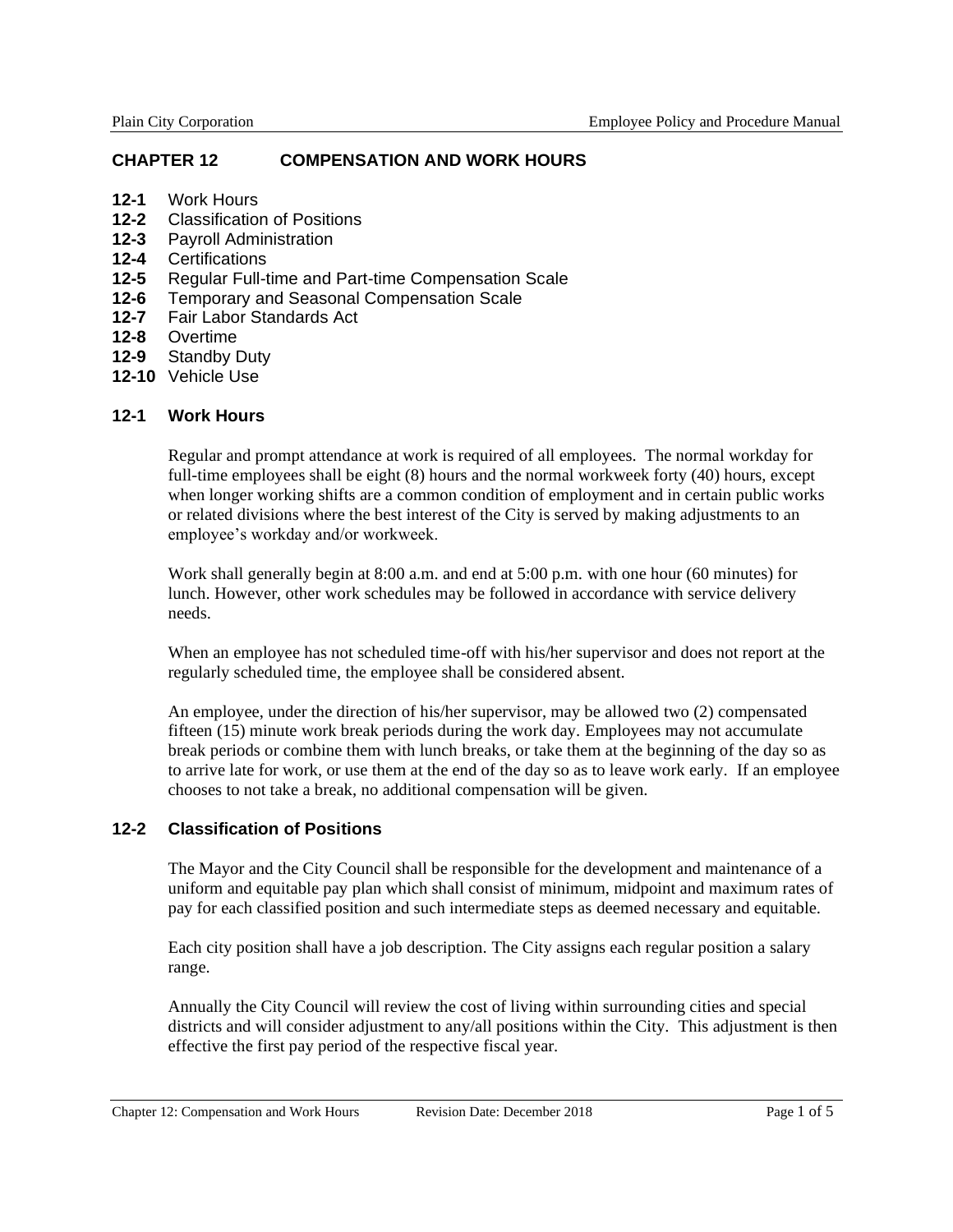Merit increases or "pay for performance" increases are also considered on an annual basis. The amount and distribution shall be determined annually by the City Council. These payments will be awarded following the completion of the evaluation period.

# **12-3 Payroll Administration**

In the event there is an error in the amount of pay, the employee should promptly bring the discrepancy to the attention of the supervisor so that corrections can be made as quickly as possible.

Plain City Corporation reserves the right to make any and all payroll corrections as deemed necessary and appropriate.

Federal and State laws require Plain City Corporation to keep an accurate record of time worked.

**All** employees will be paid by direct deposit. **(See exhibit 12A – Direct Authorization)**

Hourly Employees:

- Time worked is all time actually spent on the job performing assigned duties.
- Employees should accurately record the time they begin and end their work, as well as the beginning and ending time of each meal period. They should also record the beginning and ending time of any split shift or departure from work for personal reasons.
- Overtime work must be approved by the supervisor after pre-approval from the Mayor before the work is performed.
- Altering, falsifying, tampering with the records, or recording time on another employee's time record may result in disciplinary action, up to and including termination of employment.
- It is the employee's responsibility to sign their time records and to certify the accuracy of all time recorded. The supervisor will review and sign the time record before submitting it for payroll processing by noon on the  $11<sup>th</sup>$  and  $26<sup>th</sup>$  of each month.
- If corrections or modifications are made to the time record, both the employee and the supervisor must verify the accuracy of the changes by initialing the change.

Exempt Employees shall report hours worked per day, description of work performed and any leave time used.

Each paycheck statement will include earnings for all work performed through the end of the previous payroll period.

• In the event that a regularly scheduled payday falls on an employee's day off or a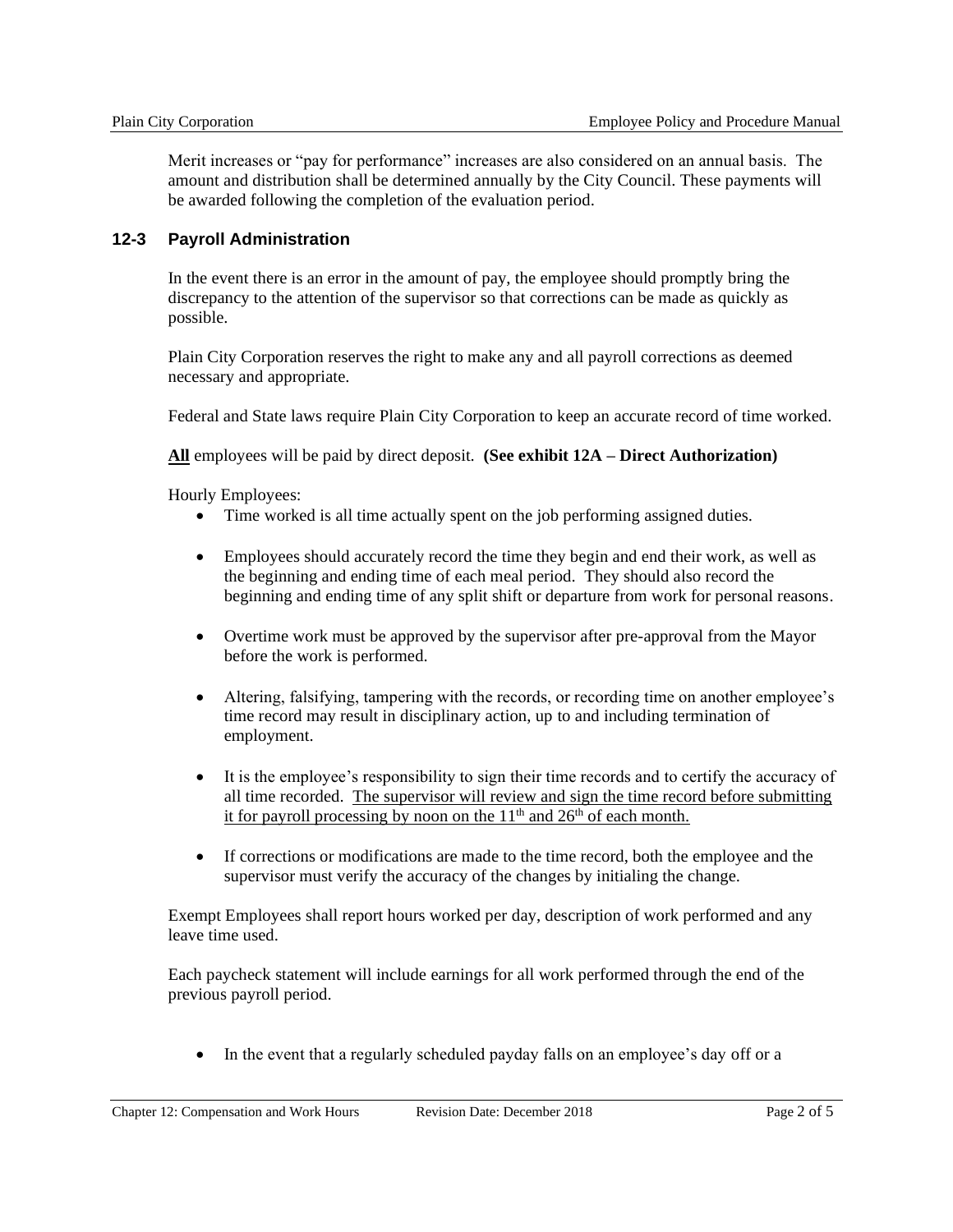holiday, employees will be paid in accordance with state and federal guidelines.

- If a regular payday falls during an employee's vacation, the employee's paycheck will be available upon his or her return from vacation or handled in accordance with the employee's instructions prior to leaving. Generally speaking paychecks are not distributed prior to pay day. Employees are encouraged to sign up for direct deposit to discourage such requests.
- Department Heads and/or supervisors will not release paychecks or pay statements to anyone other than the employee unless written authorization is given in advance by the employee.

Employees may voluntarily authorize deductions from their paychecks to cover the costs of participation in City approved benefit programs. Employees should review any discrepancies in payroll deductions with the payroll office.

## **12-4 Certifications**

Some City positions may require certifications. Advancement will only be considered once all requirements have been satisfied and must be recommended by the employee's supervisor based on the needs of the City.

Upon completion of approved certification and documentation, eligible employees advancing from one level to the next may receive a pay adjustment.

# **12-5 Regular Full-time and Part-time Compensation Scale**

In conjunction with the annual compensation plan, the Mayor and City Council shall approve a compensation scale for all full-time and part-time employees.

# **12-6 Temporary and Seasonal Compensation Scale**

Annually, the Mayor and City Council shall approve a compensation scale for all temporary and seasonal employees.

## **12-7 Fair Labor Standards Act**

All employees shall comply with the provisions of the Fair Labor Standards Act (FLSA) as amended and the Department of Labor regulations issued thereunder pertaining to compensation for overtime work.

**Exemptions**. In accordance with the provisions of the Fair Labor Standards Act, certain positions are "exempt" from the payment of additional money for overtime worked.

**Work period**. For the purpose of complying with the requirements of the FLSA, the workweek shall consist of seven days beginning 12:00 a.m. Saturday and ending at 11:59 p.m. Friday. All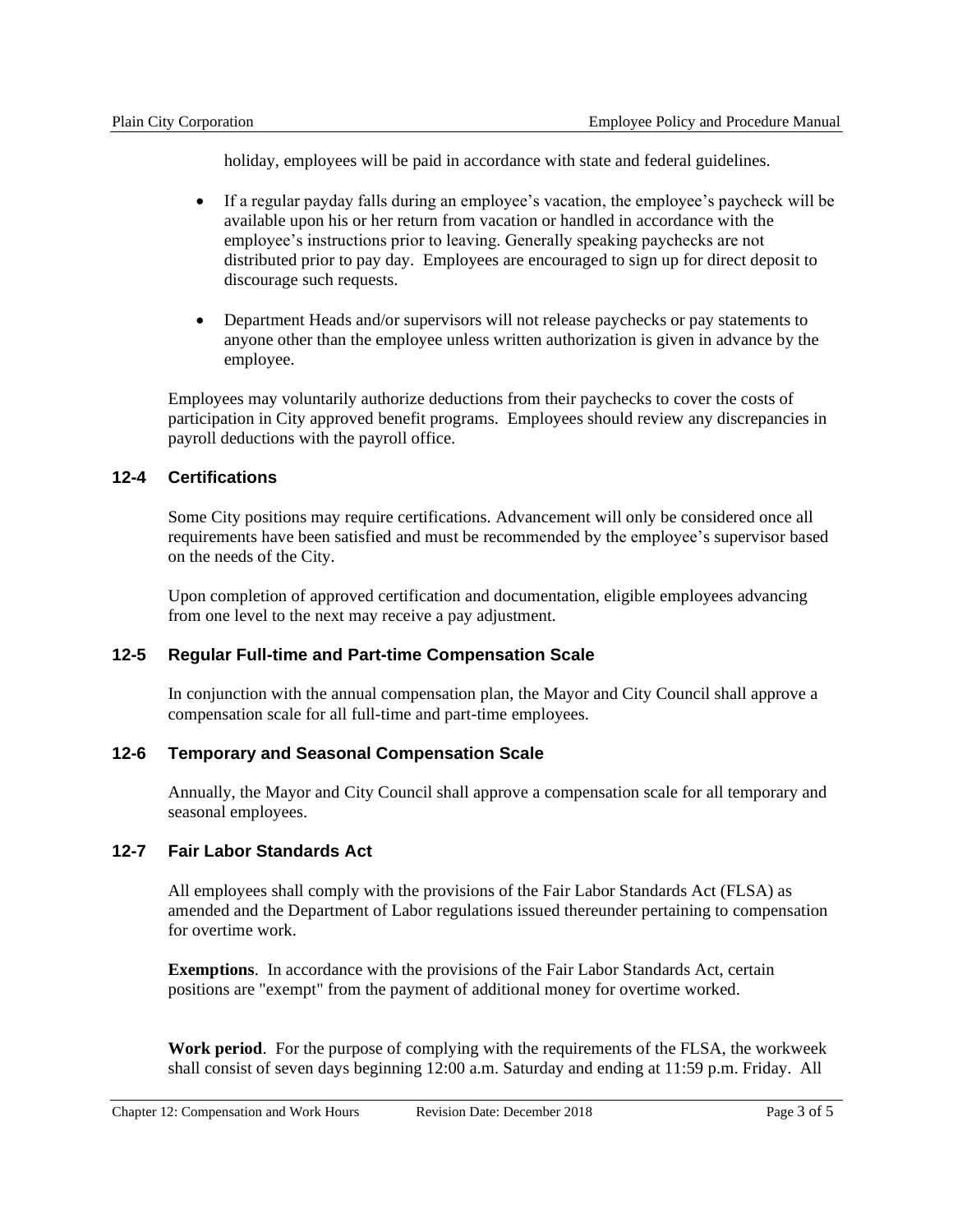overtime hours shall be accounted for by the employee on the time sheet during which the hours were worked.

#### **12-8 Overtime**

As a general rule, the requirement of frequent and considerable overtime within the City shall be considered evidence of under staffing and will be investigated by the Mayor. However, when employees are directed by the department or division supervisor or his/her duly appointed representative to work additional hours beyond the 40-hour work week, they shall be compensated for overtime. Employees must physically work 40 hours before receiving overtime pay.All overtime work must be given proper authorization and/or be known in advance by the supervisor, and records of all overtime work must be kept by department supervisors with copies to the accounting payroll clerk. Under emergency circumstances, department head may grant overtime pay.

Employee compensation for overtime shall be governed by applicable Federal and State law, including the Federal Fair Labor Standards Act. Departmental policies for the use of overtime can be drafted by each department, approved by the City Council, and kept on file in the offices of the Mayor and the City Recorder.

Overtime will be paid within the pay period for which it is earned.

## **12-9 Standby Duty**

Non-exempt employees who work in departments which, by nature, require immediate availability of their employees to respond to emergency work requirements, may be placed on a standby status. The scheduling of standby will be on a weekly basis (Starts on Friday - end of regular shift through Friday - start of regular shift.

Employees who have been released from normally scheduled work but have not been released from standby status and who return to their normal work site upon direction of an appropriate department head prior to their next normal duty shift and without advanced notice or scheduling shall be paid a minimum of two (2) hours work at straight-time.

**Standby Pay**. Where a Department requires an employee to be available on standby during offduty hours, the schedule for weekly stand-by is from Friday-end of regular shift through Fridaystarting of regular shift, an employee shall be available during his/her period of standby at a known telephone number and be available to return for duty as quickly as possible. The assigned employee shall be entitled to a standby payment of one (1) Hour of pay at employee's base salary for each twelve (12) consecutive hours or portion thereof that he/she is on standby. Standby time is not counted as hours worked for the purposes of calculating overtime.

Employees may be eligible for eight (8) hours of pay at straight-time of employee's base salary for compensation pay for being on standby each week.